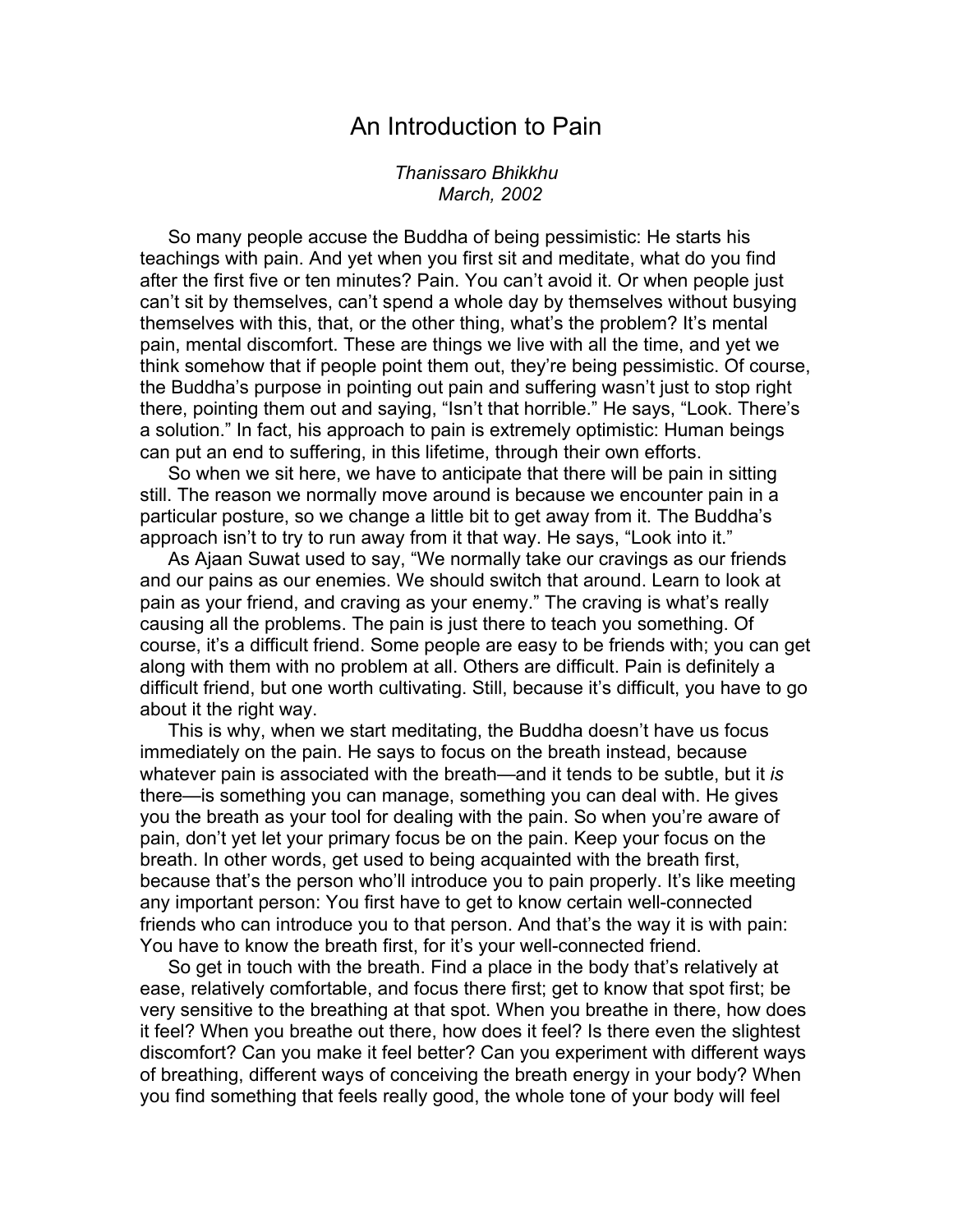really good. Instead of sitting here tensely trying to breathe in one spot, think of the whole body relaxing into the breath. The more relaxed you are about the practice, the longer you'll be able to stay with it. So think of yourself as just relaxing into the body, relaxing into the breath. Find a way of breathing that feels really good—all the way from the beginning to the end as it goes in, and all the way from the beginning to the end as it goes out. Make that your foundation.

Once that feels good, think of spreading that good breath energy to the other parts of the body. Think of it as going right through the pain. Many times a lot of the discomfort we feel around pain comes from tensing up around it, and the tensing up just makes things worse. So try to breathe through any tension you feel. Breathe right through the pain, all the way on out. Suppose there's a pain in your hip or in your knee: Think of the breath going through the hip, through the knee, all the way out through the toes as you breathe in, and out into the air as you breathe out. As you approach the pain, try to maintain the same mental tone and feeling tone you had when focusing on the comfortable breath. Your primary frame of reference here should still be the breath. There's no way you're *not* going to notice the pain, but ask yourself, "How does the breath affect the pain? How does the pain affect the breath?" Always keep the breath in mind as your frame of reference. That gives you a handle on the pain. Otherwise if you jump right into the pain, you find yourself picking up the energy from the pain that puts you on edge. The first thing you'll think will be: "Make the pain go away." And then there's even more impatience as you get involved in the past and the future of the pain.

But when you stay with the breath, you want to be as much with the present as possible. Don't think about how long the pain has been there or how long it's going to stay. Just, "What's there right now?" That takes one *huge* burden off the mind right there. So as you go through the pain, make the thread of your awareness stay with the breath. That's what you want to keep track of; that's what you want to hold onto. Learn to relate to the pain through the breath rather than just butting up against the pain head-on.

Now, if you find that the pain just gets worse and worse and worse to the point where you can't stand it, sit with it another five minutes and then change your position. In other words, push your limits a bit at a time and you'll find that you get better and better at staying with the pain, more skillful in maintaining your frame of reference with the breath. As long as you really stay with the breath you'll be okay. Slipping away from the breath is what creates the problems, because the mind then immediately creates stories about the pain, creates issues around the pain: "Why is this pain happening to me?" Or if it's a physical pain that you know you caused: "Why did I do that?" All these questions—"How much longer is it going to last? Am I going to have this pain the rest of my life?" just drop them right now. Stay with the breath. Deal immediately in the present, because the past and the future are not actually there. They are things the mind creates, and once they're created they turn around and bite the mind. So try to stay with that thread of the breath as it goes through the pain.

Then you'll begin to see why the Buddha focused on pain as *the primary spiritual issue* in our practice, for it teaches you so much about the mind. It's like